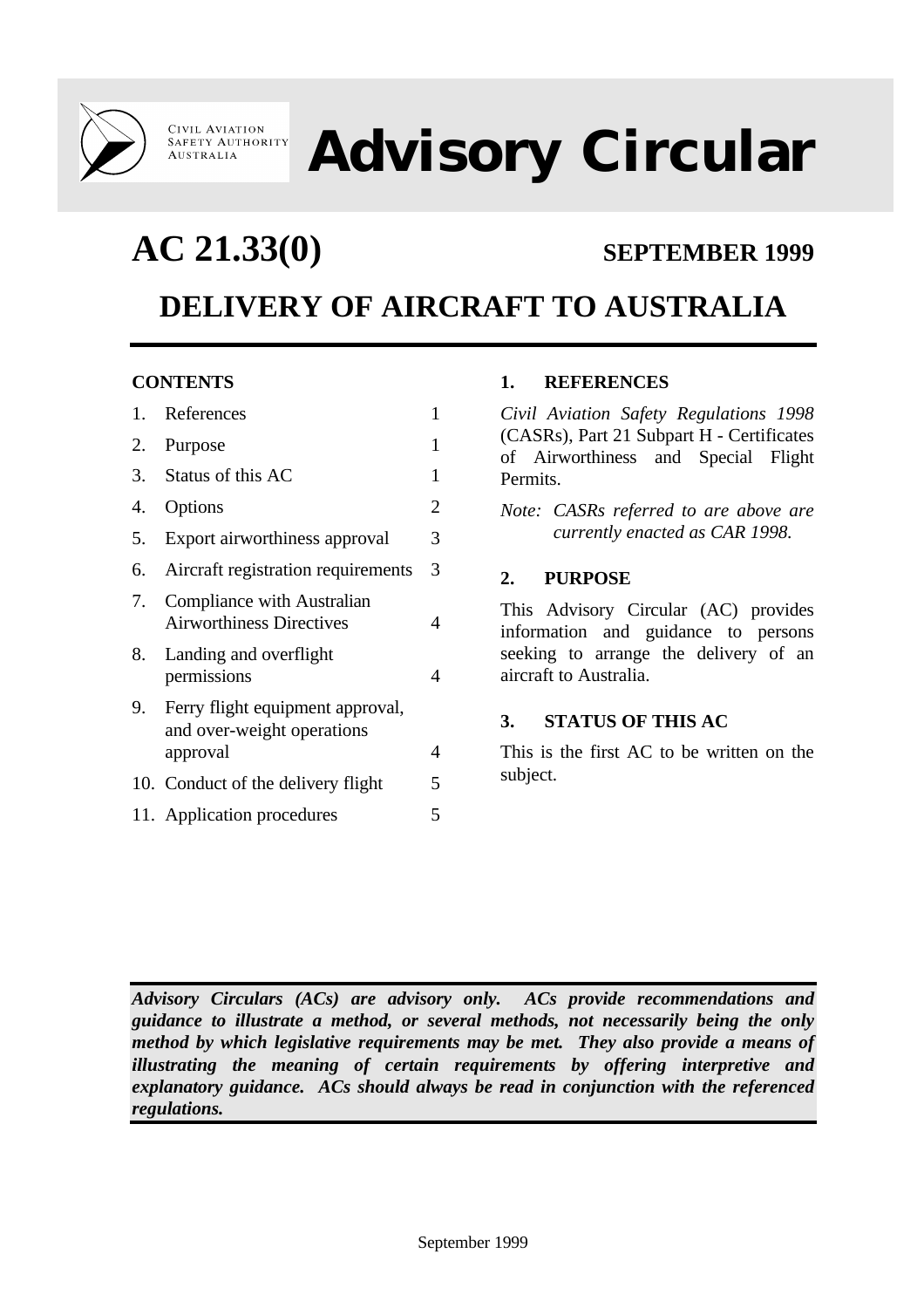#### **4. OPTIONS**

An aircraft can be delivered to Australia in a number of ways. These options are discussed below.

#### **4.1 Delivery flight on the register of the exporting country**

The delivery flight can be authorised on a document issued by the National Airworthiness Authority (NAA) of the exporting country:

- (a) a Standard Certificate of Airworthiness (CoA);
- (b) a Special CoA;
- (c) an Export CoA (only available from certain countries, most countries additionally require a CoA or other permission);
- (d) a Special Flight Permit (SFP) or Authorisation (however described).
- *Note: If the aircraft is to be operated above the certificated Maximum Take-off Weight (MTOW) during the ferry flight, then the foreign NAA may require the CoA to be suspended or cancelled, and a SFP or Authorisation (however described) may be issued.*

#### **4.2 Delivery flight on the Australian Register**

#### **4.2.1 Document options**

The delivery flight can be authorised on a document issued by an authorised person or the Authority:

- (a) a Standard CoA (if the aircraft is to be operated within the certificated Maximum Take-off Weight (MTOW));
- (b) a Special CoA (if the aircraft is to be operated within the certificated MTOW);
- (c) an SFP (if the aircraft is to be operated above the certificated MTOW). If the aircraft has a CoA, then this would be suspended or cancelled, and a new CoA issued in Australia.
- *Note: Australia has received notification from the International Civil Aviation Organisation (ICAO) that delivery flights to Australia, conducted under an SFP issued by the Authority, are acceptable to ICAO, notwithstanding that Article 31 of the Convention specifies that a CoA is required.*

#### **4.2.2 Document issue options**

Such a document can be issued by:

- (a) an Australian person holding an Instrument of Appointment (IoA) for the purpose, issued by the Authority;
- (b) a person employed by the NAA, or a delegate of the NAA, of the exporting country, where the person holds an IoA for the purpose, issued by the Authority;
- (c) a person employed by the manufacturer of a new aircraft in the exporting country, where the person holds an IoA for the purpose, issued by the Authority;
- (d) a CASA Airworthiness Inspector (AWI) in Australia upon the certification of an overseas person acceptable to the Authority;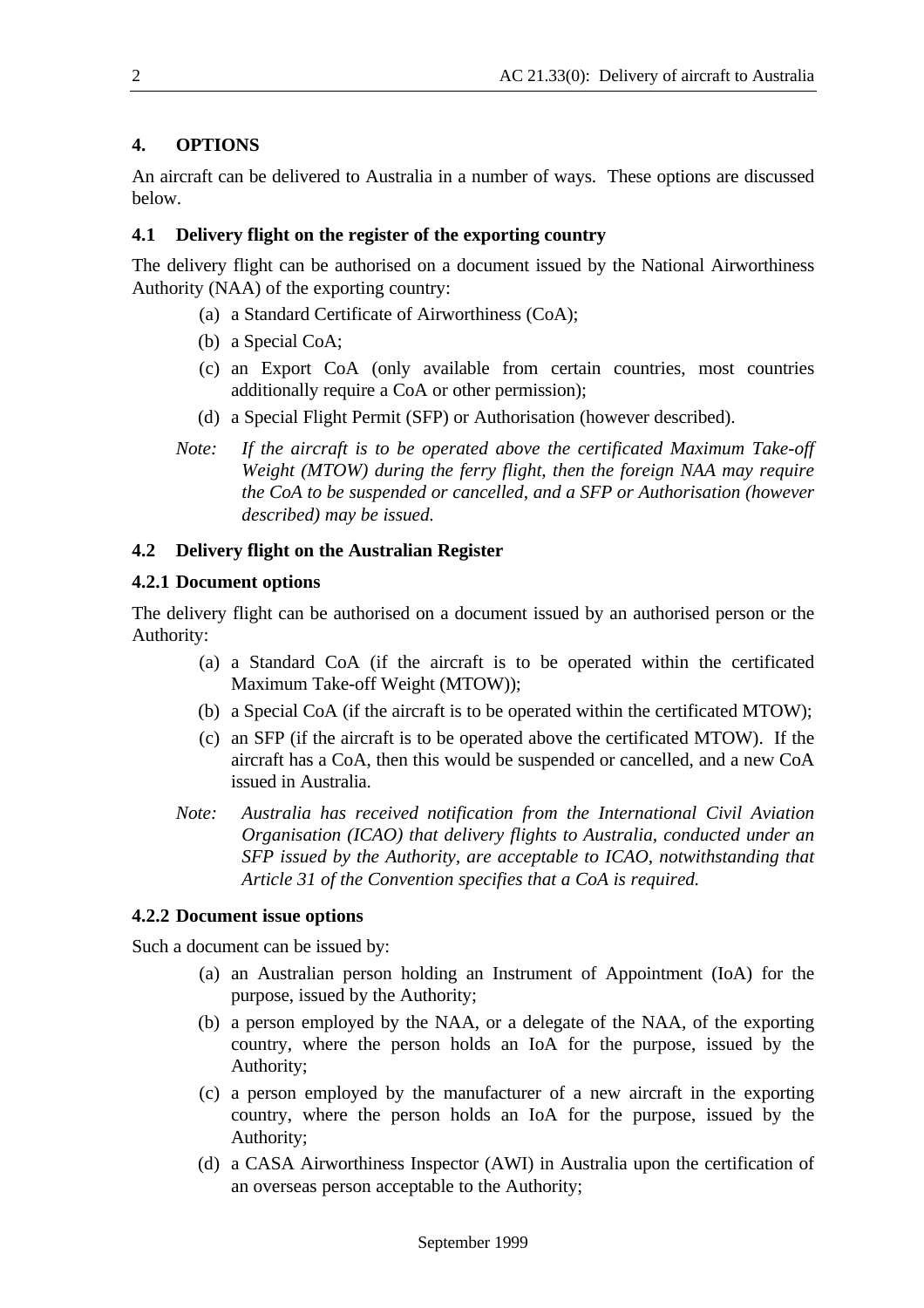(e) a CASA AWI at the overseas site (only in exceptional circumstances).

#### **4.3 Delivery flight from a country, but on the register of a different country** (e.g. re-exporting a UK registered aircraft from South Africa to Australia)

The Certificate of Registration (CoR) holder has the responsibility to contact the NAA of the country of registration as to the requirements for re-exporting the aircraft.

#### **4.4 Freight delivery of an assembled aircraft, or a dismantled aircraft with or without export airworthiness approval issued by the NAA of the exporting country**

The CoR holder has the responsibility to fulfil the requirements for the issue of a CoA in Australia. Refer to sections 5 and 10.

### **5. EXPORT AIRWORTHINESS APPROVAL**

**5.1** Export airworthiness approval is issued in the form of an Export CoA. This certifies that the aircraft meets the airworthiness requirements of the exporting country, and where appropriate, the standards of the importing country.

**5.2** An Export CoA greatly facilitates the issue of a CoA in Australia. Without an Export CoA, a full conformity inspection must be carried out of the aircraft and its records, for compliance with all applicable airworthiness requirements.

**5.3** The Authority strongly recommends that an Export CoA be obtained prior to the aircraft leaving the foreign country, as often the full records are not available once the aircraft has been exported.

**5.4** The foreign NAA may find it very difficult, if not impossible, to issue an Export CoA once the aircraft has departed the country.

**5.5** An Export CoA is not normally an authorisation to fly the aircraft, a CoA or an SFP is additionally required to fly the aircraft.

**5.6** If the Export CoA has listed requirements of the exporting or importing country that have not been checked as to compliance, it is the responsibility of the applicant to address those matters prior to issue of an Australian CoA.

#### **6. AIRCRAFT REGISTRATION REQUIREMENTS**

**6.1** An aircraft can only be on the register of one country at any time. (Reference Chicago Convention Article 18.)

**6.2** Registration on the register of an ICAO contracting State is required for flight in the airspace of another contracting State, as the aircraft must display its appropriate nationality and registration marks. (Reference Chicago Convention Article 20.)

**6.3** The CoA or SFP and the CoR must be carried on aircraft engaged in international operations. (Reference Chicago Convention Article 29.)

**6.4** If applying for Australian registration, the CoR holder is responsible for arranging the de-registration of the aircraft with the NAA of the exporting country.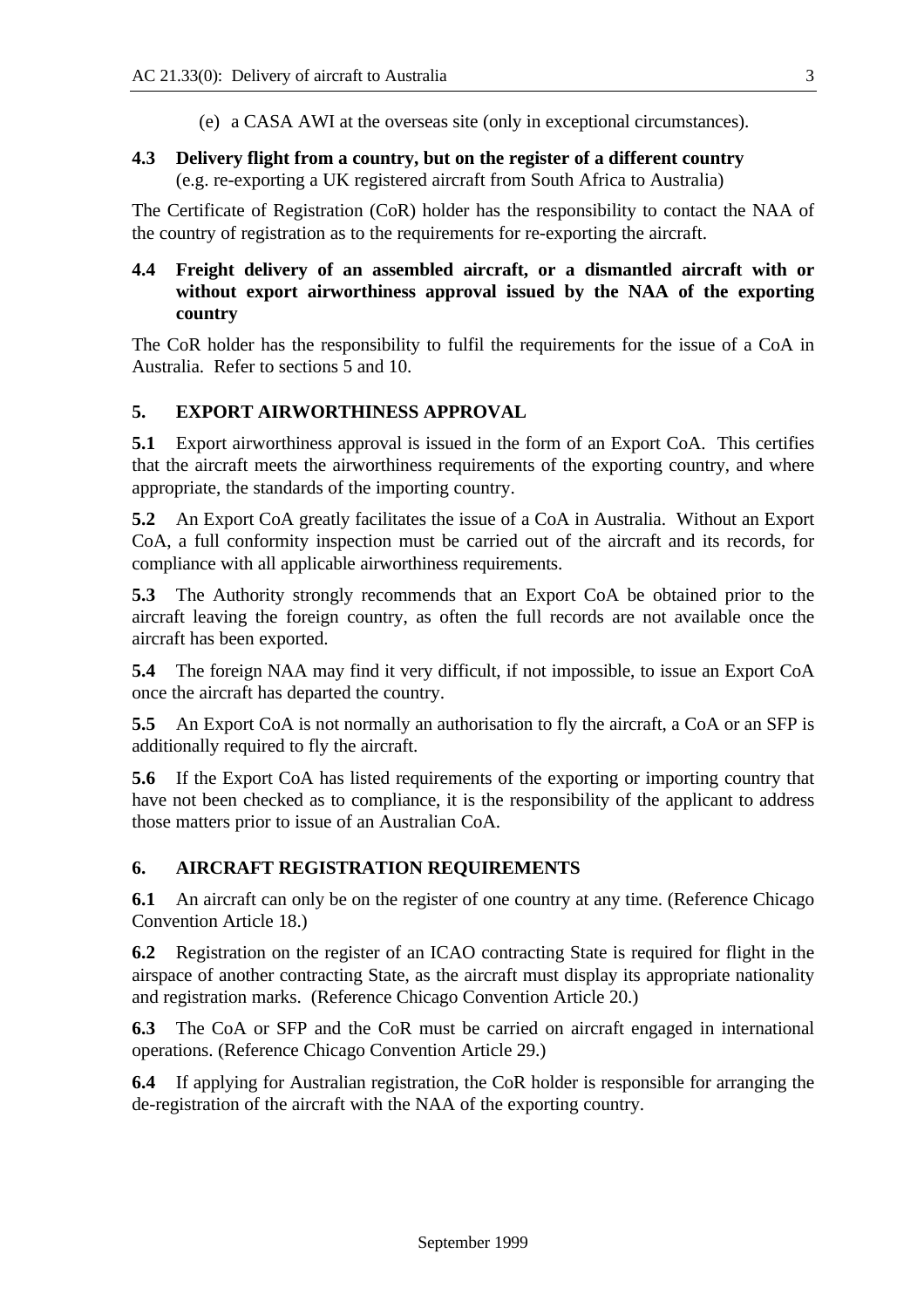# **7. COMPLIANCE WITH AUSTRALIAN AIRWORTHINESS DIRECTIVES**

**7.1** For issue of an Australian maintenance release after issue of a CoA, compliance with all applicable Airworthiness Directives (ADs) is required. However, for aircraft located in a foreign country, this may be difficult to establish or accomplish. To obtain an Export CoA, all relevant ADs issued by the country of certification must be certified as having been complied with.

**7.2** If accomplishment of all Australian ADs cannot be achieved, the Authority may be able to grant exemption or variation to these ADs for a period sufficient to deliver the aircraft to Australia, provided adequate justification is provided to show that the safety of air navigation is unaffected. Applicants can apply at a CASA Office. However, all Australian ADs must be accomplished prior to the aircraft entering service in Australia.

**7.3** Aircraft delivered on an Australian SFP may not have to comply with Australian ADs if the applicant is able to to show that the safety of air navigation is unaffected.

# **8. LANDING AND OVERFLIGHT PERMISSIONS**

**8.1** Aeronautical Information Publication (AIP) GEN 1.2 Entry, Transit and Departure of International Flights provides full information.

**8.2** The CoR holder must seek the Authority's permission for the aircraft to arrive in Australia. (Reference Civil Aviation Act paragraph 26(1)(a).) Entry must be at a Designated International Airport.

# *Note: As per AIP GEN 1.2 para 1.8.1, private flights by aircraft of an ICAO Contracting State do not require prior permission (other than noise requirements).*

**8.3** If the aircraft does not have a Standard CoA, the passage of the aircraft to Australia may require permission from each country intended to be overflown by the aircraft. The CoR holder is responsible for seeking the permission from those contracting States where it is intended that the aircraft will land or overfly, or likely to divert to in the event of an emergency. In all cases, the CoR holder should make himself or herself aware of the applicable airspace and operating rules for each country concerned.

# **9. FERRY FLIGHT EQUIPMENT APPROVAL, AND OVER-WEIGHT OPERATIONS APPROVAL**

**9.1** All modifications to the aircraft must be approved. This includes modifications which provide for the temporary installation of long-range fuel, navigation, and communication systems for the delivery flight. Such modifications do not normally require an STC.

**9.2** For aircraft being delivered that are on the Australian Register, approval of the installations is usually required under regulation 35 of CAR 1988, unless a manufacturer's supplement or an STC is available.

**9.3** For aircraft being delivered that are on a foreign register, approval of the installations will be required by the NAA of the country of registration.

**9.4** Approval is required for operations at a MTOW greater than the certificated MTOW. Such extra weight is limited to the additional fuel, oil, fuel carrying facilities and navigation and communication equipment necessary for the flight. However, operations at up to 10% overload do not normally require an engineering evaluation.